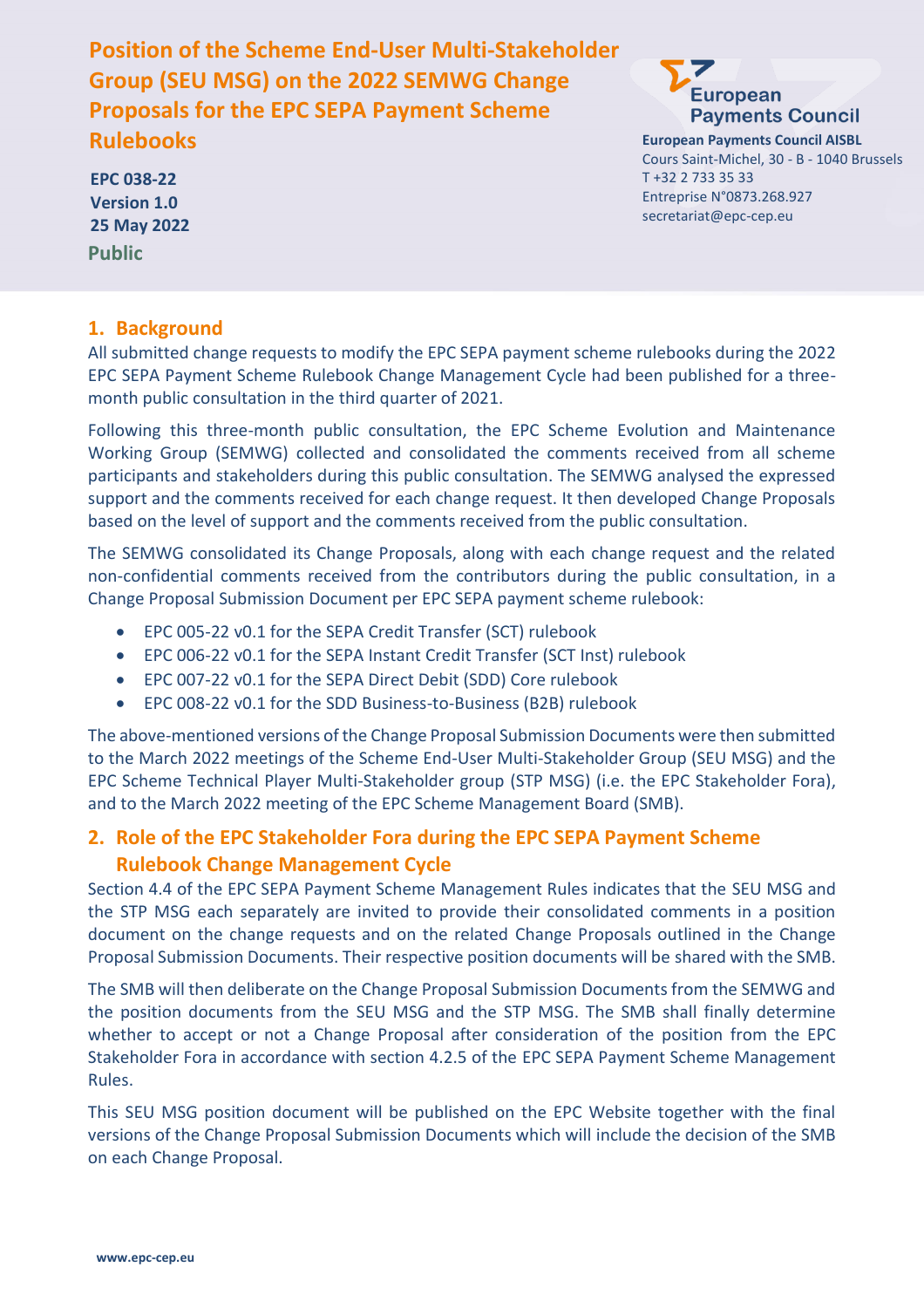

| Item                    | <b>Change request title</b>                                        | <b>EPC SEMWG Change Proposal</b>                                                                                                                                                                                                                                                                                                                                                                                                                                                                                                                                                                                                                                                                                                                                                                                                 | <b>SEU MSG position</b>                |
|-------------------------|--------------------------------------------------------------------|----------------------------------------------------------------------------------------------------------------------------------------------------------------------------------------------------------------------------------------------------------------------------------------------------------------------------------------------------------------------------------------------------------------------------------------------------------------------------------------------------------------------------------------------------------------------------------------------------------------------------------------------------------------------------------------------------------------------------------------------------------------------------------------------------------------------------------|----------------------------------------|
| $\overline{\mathbf{3}}$ | Change of the term<br>'Customer'                                   | The vast majority of EPC scheme participants (via national communities or<br>via individual comments) and other contributors to the 2022 public<br>consultation supported the SEMWG recommendation that this change<br>request can be part of the scheme.<br>For inclusion in the 2023 SCT rulebook version 1.0.                                                                                                                                                                                                                                                                                                                                                                                                                                                                                                                 | Supports the SEMWG Change<br>Proposal. |
| 6                       | Provision of the structured<br>address of the payment end-<br>user | The vast majority of EPC scheme participants (via national communities or<br>via individual comments) and other contributors to the 2022 public<br>consultation supported the SEMWG recommendation that this change<br>request can be part of the scheme.<br>For inclusion in the 2023 SCT rulebook version 1.0: SEPA payment<br>scheme participants must be able to support structured addresses when<br>provided by the payment end user and/or the scheme participant.<br>For inclusion in the 2025 SCT rulebook version 1.0: payment end users<br>can only provide structured addresses in their electronic Customer-to-<br>PSP files at least based on the relevant EPC Customer-to-PSP<br><b>Implementation Guidelines; and all Inter-PSP SEPA payment messages</b><br>must contain a structured address where applicable. | Supports the SEMWG Change<br>Proposal. |
| $\overline{7}$          | Amendments to the SCT<br>inquiry procedure and<br>datasets         | The vast majority of EPC scheme participants (via national communities or<br>via individual comments) and other contributors to the 2022 public<br>consultation supported the SEMWG recommendation that this change<br>request can be part of the scheme.<br>For inclusion in the 2023 SCT rulebook version 1.0.                                                                                                                                                                                                                                                                                                                                                                                                                                                                                                                 | Supports the SEMWG Change<br>Proposal. |
| 8                       | Clarification on charges                                           | The vast majority EPC scheme participants (via national communities or<br>via individual comments) and other contributors to the 2022 public<br>consultation supported the SEMWG recommendation that this change<br>request can be part of the scheme.<br>For inclusion in the 2023 SCT rulebook version 1.0.                                                                                                                                                                                                                                                                                                                                                                                                                                                                                                                    | Supports the SEMWG Change<br>Proposal. |

### **3. SEU MSG position on 2022 SEMWG Change Proposals - SCT Rulebook**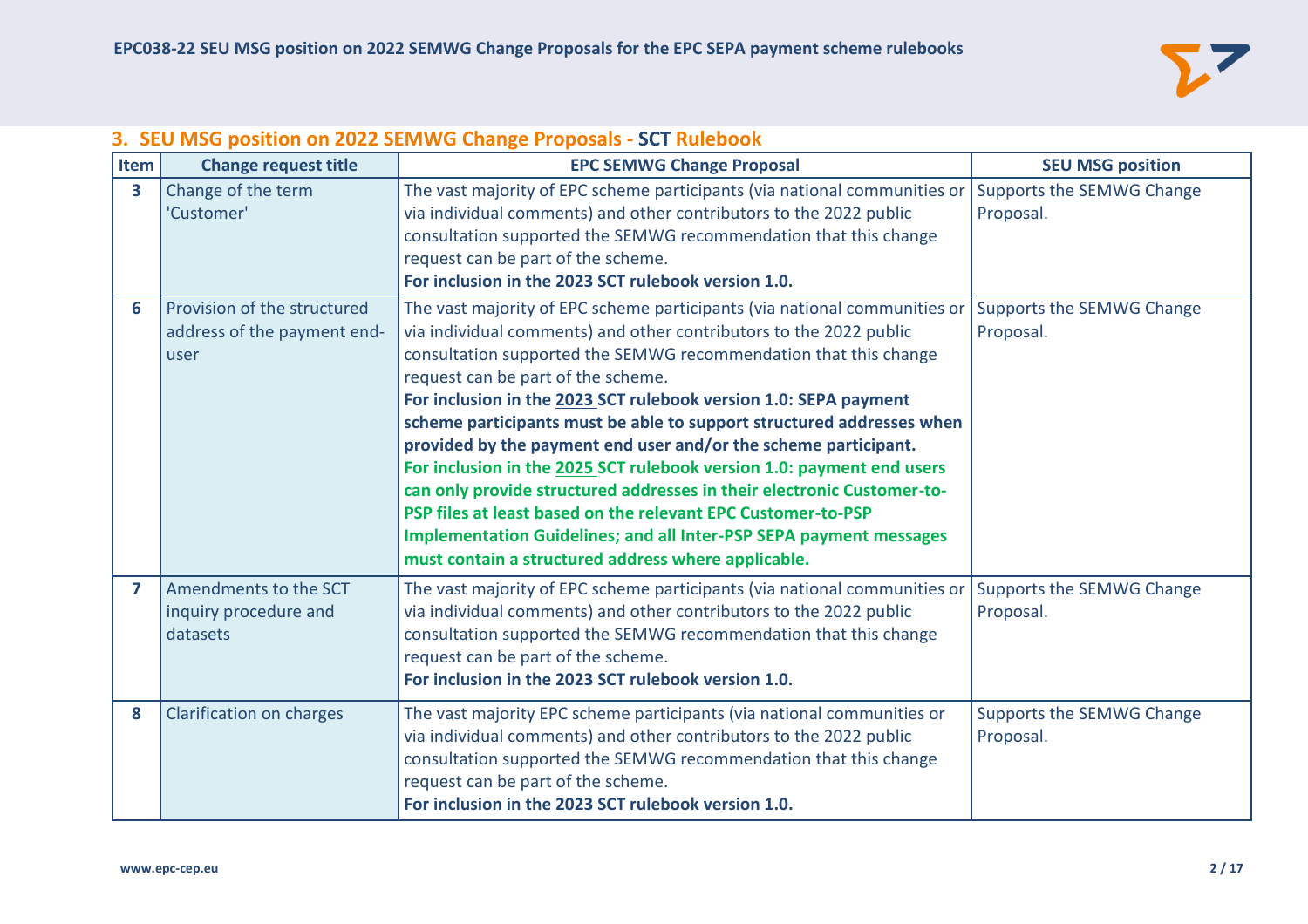

| Item              | <b>Change request title</b>                            | <b>EPC SEMWG Change Proposal</b>                                                                                                                                                                                                                                                                                                                                                                                                                                                                                                                                                                                                                                                                                                                                                                                                                                                                                                                                                                                                                                                                                                                                                             | <b>SEU MSG position</b>                                                                                                                                                                                                                                                                                                                |
|-------------------|--------------------------------------------------------|----------------------------------------------------------------------------------------------------------------------------------------------------------------------------------------------------------------------------------------------------------------------------------------------------------------------------------------------------------------------------------------------------------------------------------------------------------------------------------------------------------------------------------------------------------------------------------------------------------------------------------------------------------------------------------------------------------------------------------------------------------------------------------------------------------------------------------------------------------------------------------------------------------------------------------------------------------------------------------------------------------------------------------------------------------------------------------------------------------------------------------------------------------------------------------------------|----------------------------------------------------------------------------------------------------------------------------------------------------------------------------------------------------------------------------------------------------------------------------------------------------------------------------------------|
| 11                | Inclusion of Alias and Proxy<br>as optional attributes | The vast majority of EPC scheme participants (via national communities or<br>via individual comments) and other contributors to the 2022 public<br>consultation supported the SEMWG recommendation that this change<br>request can be part of the scheme.<br>For inclusion in the 2023 SCT rulebook version 1.0.<br>This should be an optional attribute and cannot substitute the IBAN as<br>unique identifier for the payment account.<br>It can be used under the condition that the Originator is given the<br>possibility to validate the IBAN linked to that Alias/Proxy, prior to the<br>formal authentication of the instruction unless the Originator and the<br>Originator PSP agreed upfront on another arrangement (e.g., through an<br>amendment of the general terms and conditions).<br>Furthermore, the Originator PSP should have an agreement with the<br>Originator and the Beneficiary PSP with the Beneficiary in relation to the<br>treatment and the use of the data provided under such Alias/Proxy i.e.<br>whether it is to be used for the purpose to initiate the transaction<br>and/or to forward it to the Beneficiary PSP and/or the Beneficiary<br>concerned. | Supports the SEMWG Change<br>Proposal.                                                                                                                                                                                                                                                                                                 |
| $12 \overline{ }$ | Inclusion of hyperlinks or<br>external sources         | The vast majority of EPC scheme participants (via national communities or<br>via individual comments) and other contributors to the 2022 public<br>consultation supported the SEMWG recommendation that this change<br>request cannot be part of the scheme.<br>Not to be included in the 2023 SCT rulebook version 1.0.                                                                                                                                                                                                                                                                                                                                                                                                                                                                                                                                                                                                                                                                                                                                                                                                                                                                     | No common position among the<br>SEU MSG members could be<br>found.<br>Some members supported this<br>change request whereas others<br>pointed out that a standard for<br>transmitting such hyperlinks would<br>be needed first.<br>The SEU MSG noted that the SEPA<br>Request-To-Pay scheme already<br>supports the transport of url's |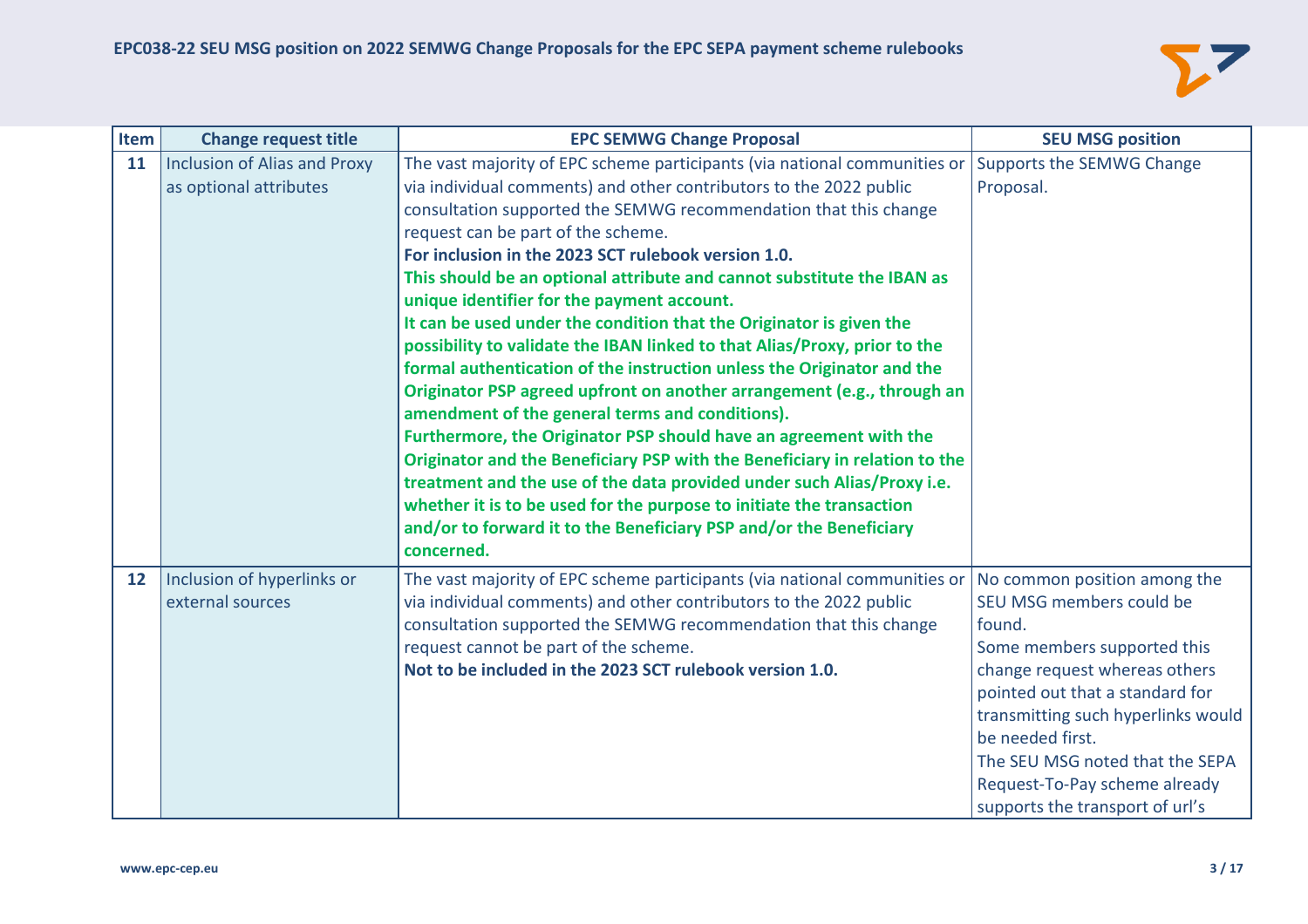

| Item | <b>Change request title</b>                                                       | <b>EPC SEMWG Change Proposal</b>                                                                                                                                                                                                                                                                                         | <b>SEU MSG position</b>                                                                                                                                                                                                                                                                                                                                                                             |
|------|-----------------------------------------------------------------------------------|--------------------------------------------------------------------------------------------------------------------------------------------------------------------------------------------------------------------------------------------------------------------------------------------------------------------------|-----------------------------------------------------------------------------------------------------------------------------------------------------------------------------------------------------------------------------------------------------------------------------------------------------------------------------------------------------------------------------------------------------|
|      |                                                                                   |                                                                                                                                                                                                                                                                                                                          | between the payee and the payer<br>outside the payment schemes.<br>The SEU MSG is aware that despite<br>the SEMWG itself does not support<br>this change request for this cycle,<br>the SEMWG will continue to assess<br>in further detail the feasibility of<br>transmitting hyperlinks or external<br>sources on legal, information<br>security, operational, standards<br>and technical grounds. |
| 14   | Pain.002 message to be<br>compliant with SWIFT CGI-<br>MP standard                | The vast majority of EPC scheme participants (via national communities or<br>via individual comments) and other contributors to the 2022 public<br>consultation supported the SEMWG recommendation that this change<br>request cannot be part of the scheme.<br>Not to be included in the 2023 SCT rulebook version 1.0. | Supports the SEMWG Change<br>Proposal.                                                                                                                                                                                                                                                                                                                                                              |
| 15   | Returned amount under<br>Recall or RFRO can be<br>different to the initial amount | The vast majority of EPC scheme participants (via national communities or<br>via individual comments) and other contributors to the 2022 public<br>consultation supported the SEMWG recommendation that this change<br>request cannot be part of the scheme.<br>Not to be included in the 2023 SCT rulebook version 1.0. | Supports the SEMWG Change<br>Proposal.                                                                                                                                                                                                                                                                                                                                                              |
| 16   | New functionalities for the<br>SCT inquiry procedure                              | The vast majority of EPC scheme participants (via national communities or<br>via individual comments) and other contributors to the 2022 public<br>consultation supported the SEMWG recommendation that this change<br>request cannot be part of the scheme.<br>Not to be included in the 2023 SCT rulebook version 1.0. | Supports the SEMWG Change<br>Proposal.                                                                                                                                                                                                                                                                                                                                                              |
| 17   | <b>Optional use of Unique End-</b><br>to-end Transaction Reference<br>(UETR)      | The vast majority of EPC scheme participants (via national communities or<br>via individual comments) and other contributors to the 2022 public<br>consultation supported the SEMWG recommendation that this change                                                                                                      | Does not support the SEMWG<br>Change Proposal. The SEU MSG is                                                                                                                                                                                                                                                                                                                                       |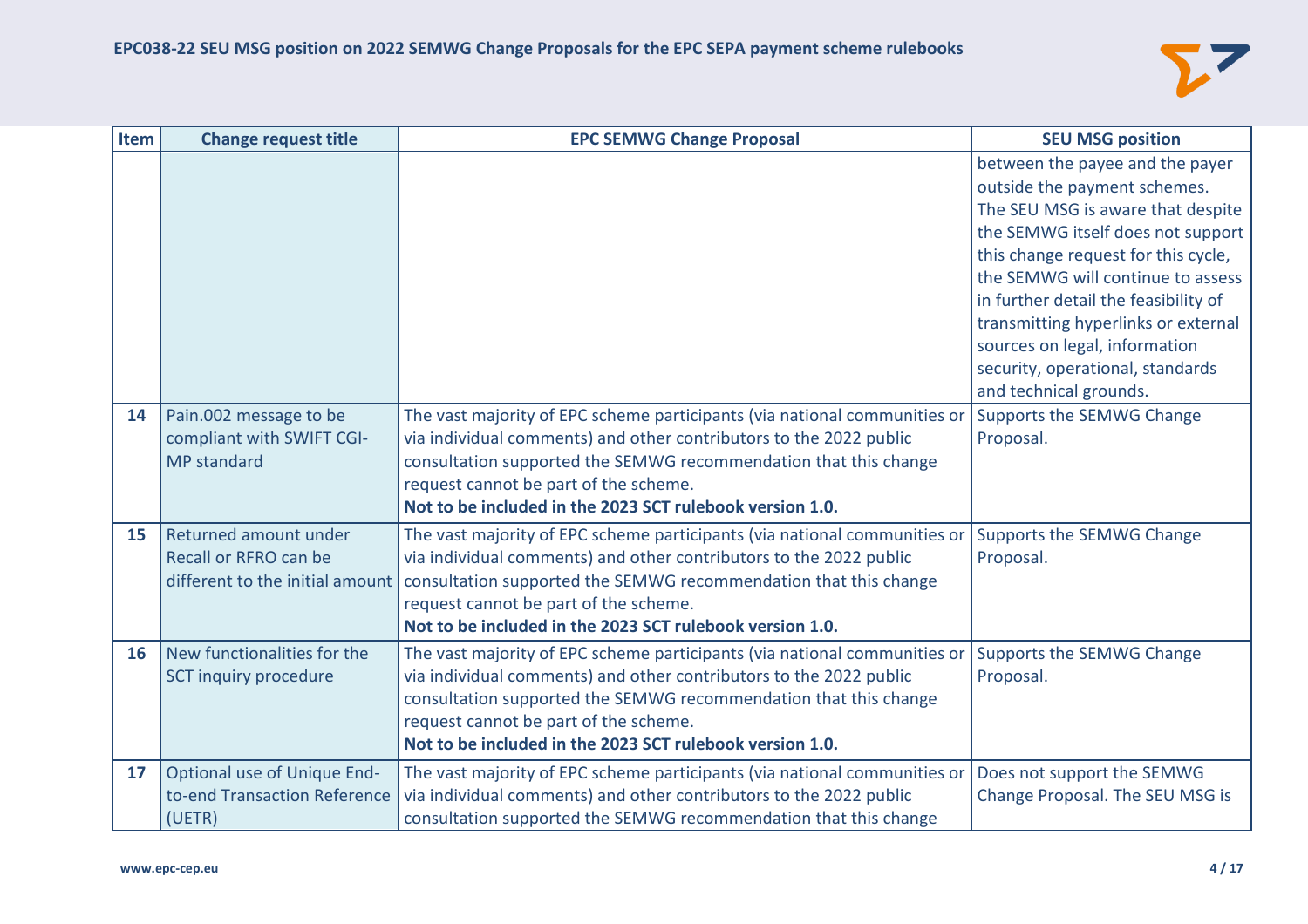

| <b>Item</b> | <b>Change request title</b> | <b>EPC SEMWG Change Proposal</b>                                          | <b>SEU MSG position</b>            |
|-------------|-----------------------------|---------------------------------------------------------------------------|------------------------------------|
|             |                             | request cannot be part of the scheme.                                     | in favour of introducing the UETR  |
|             |                             | Not to be included in the 2023 SCT rulebook version 1.0.                  | as an optional attribute.          |
| 19          | Allow all child elements of | The vast majority of EPC scheme participants (via national communities or | Supports the SEMWG Change          |
|             | structured remittance       | via individual comments) and other contributors to the 2022 public        | Proposal to incorporate this       |
|             | information                 | consultation supported the SEMWG recommendation that this change          | change request only in the         |
|             |                             | request cannot be part of the scheme.                                     | implementation guidelines.         |
|             |                             | Not to be included in the 2023 SCT rulebook version 1.0.                  | The SEU MSG nevertheless points    |
|             |                             | The proposal is to incorporate this suggestion into the implementation    | out that these new elements        |
|             |                             | guidelines entering into effect as of November 2023.                      | should be indicated as "yellow     |
|             |                             |                                                                           | fields" (i.e. mandatory fields)    |
|             |                             |                                                                           | instead of "white fields" (i.e. as |
|             |                             |                                                                           | part of SEPA but not part of the   |
|             |                             |                                                                           | SEPA core service) as suggested by |
|             |                             |                                                                           | the contributor of this change     |
|             |                             |                                                                           | request.                           |
| 20          | Change in the definition of | The vast majority of EPC scheme participants (via national communities or | Supports the SEMWG Change          |
|             | structured remittance       | via individual comments) and other contributors to the 2022 public        | Proposal.                          |
|             | information in payment      | consultation supported the SEMWG recommendation that this change          |                                    |
|             | messages                    | request cannot be part of the scheme.                                     |                                    |
|             |                             | Not to be included in the 2023 SCT rulebook version 1.0.                  |                                    |
|             |                             | The proposal is to incorporate the suggestion into the implementation     |                                    |
|             |                             | guidelines entering into effect as of November 2023.                      |                                    |
| 25          | Changes to the SEPA         | The vast majority of EPC scheme participants (via national communities or | Supports the SEMWG Change          |
|             | <b>Payment Scheme</b>       | via individual comments) and other contributors to the 2022 public        | Proposal.                          |
|             | <b>Management Rules</b>     | consultation supported the SEMWG recommendation that this change          |                                    |
|             |                             | request can be part of the scheme.                                        |                                    |
|             |                             | For inclusion in the SCT scheme as of April 2023.                         |                                    |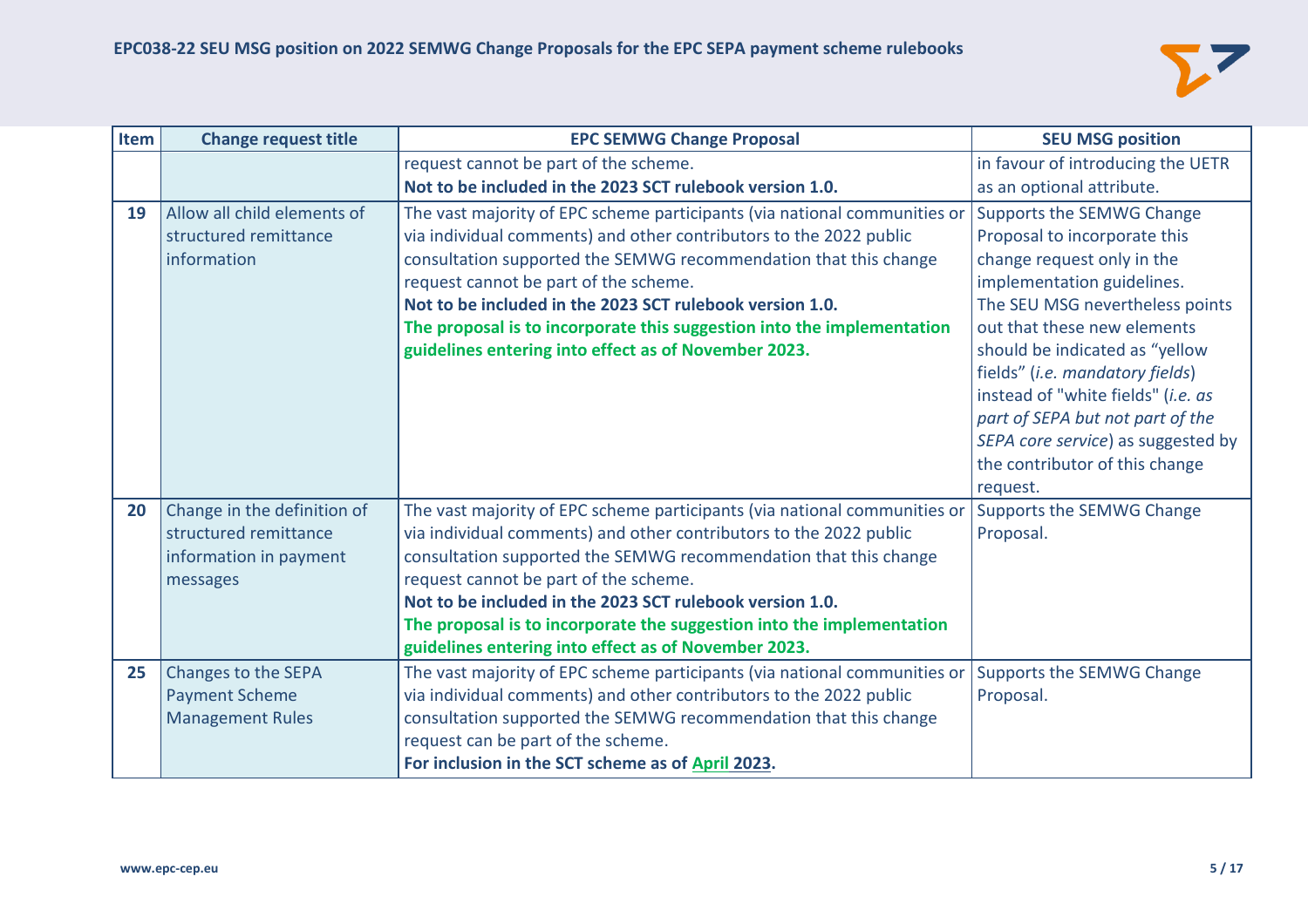

# **4. SEU MSG position on 2022 SEMWG Change Proposals - SCT Inst Rulebook**

| Item           | <b>Change request title</b>                                                      | <b>EPC SEMWG Change Proposal</b>                                                                                                                                                                                                                                                                                              | <b>SEU MSG position</b>                |
|----------------|----------------------------------------------------------------------------------|-------------------------------------------------------------------------------------------------------------------------------------------------------------------------------------------------------------------------------------------------------------------------------------------------------------------------------|----------------------------------------|
| 1              | <b>Accept SCT Inst transactions</b><br>without posting the funds                 | The vast majority of EPC scheme participants (via national communities or<br>via individual comments) and other contributors to the 2022 public<br>consultation supported the SEMWG recommendation that this change<br>request cannot be part of the scheme.<br>Not to be included in the 2023 SCT Inst rulebook version 1.0. | Supports the SEMWG Change<br>Proposal. |
| $\overline{2}$ | <b>Reduction of target</b><br>maximum execution time and<br>time-out deadline    | The vast majority of EPC scheme participants (via national communities or<br>via individual comments) and other contributors to the 2022 public<br>consultation supported the SEMWG recommendation that this change<br>request cannot be part of the scheme.<br>Not to be included in the 2023 SCT Inst rulebook version 1.0. | Supports the SEMWG Change<br>Proposal. |
| 3              | Change of the term<br>'Customer'                                                 | The vast majority of EPC scheme participants (via national communities or<br>via individual comments) and other contributors to the 2022 public<br>consultation supported the SEMWG recommendation that this change<br>request can be part of the scheme.<br>For inclusion in the 2023 SCT Inst rulebook version 1.0.         | Supports the SEMWG Change<br>Proposal. |
| 4              | Introduction of new<br>settlement model Single<br><b>Instructing Party (SIP)</b> | The vast majority of EPC scheme participants (via national communities or<br>via individual comments) and other contributors to the 2022 public<br>consultation supported the SEMWG recommendation that this change<br>request cannot be part of the scheme.<br>Not to be included in the 2023 SCT Inst rulebook version 1.0. | Supports the SEMWG Change<br>Proposal. |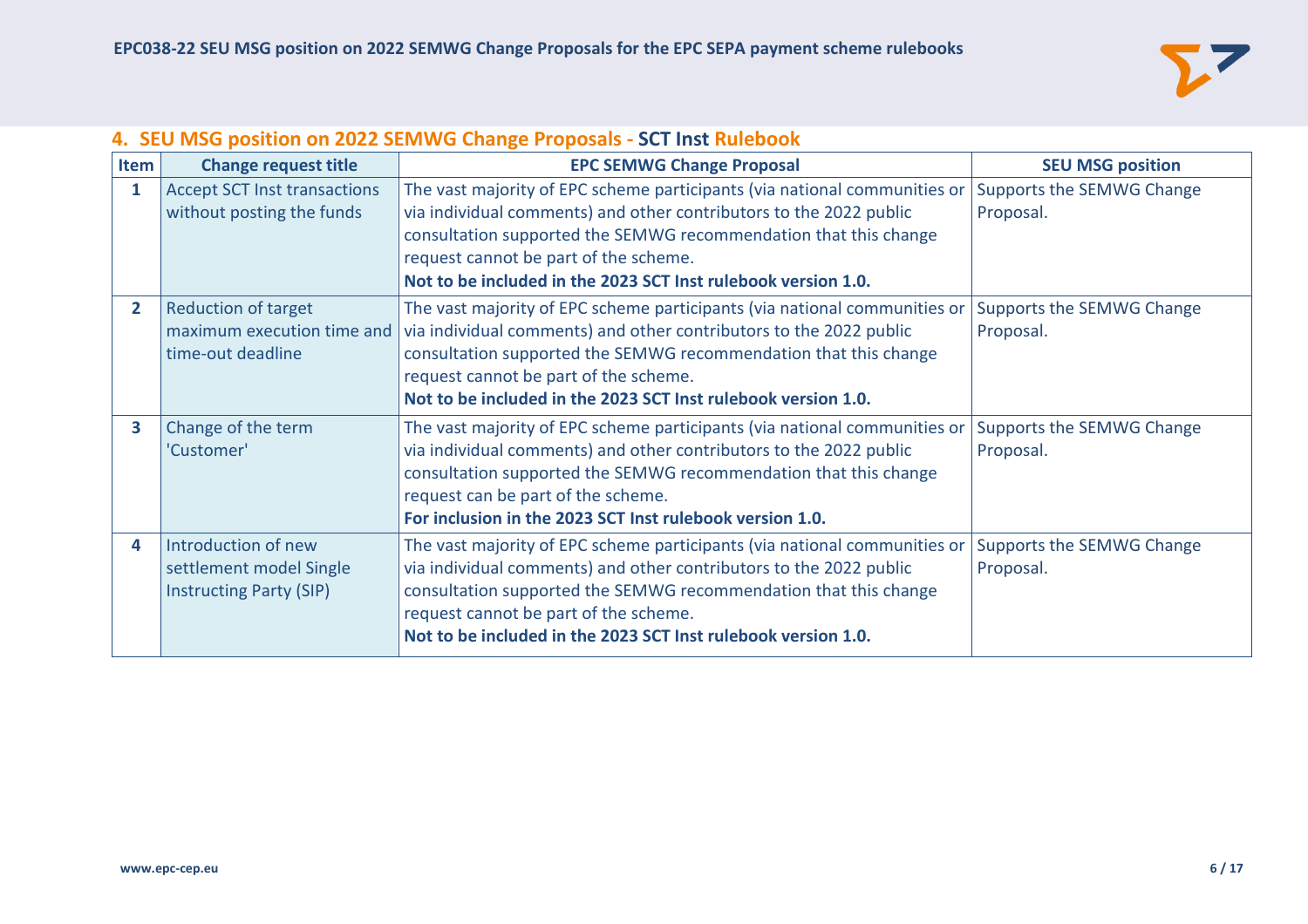

| Item | <b>Change request title</b>                                        | <b>EPC SEMWG Change Proposal</b>                                                                                                                                                                                                                                                                                                                                                                                                                                                                                                                                                                                                                                                                                                                                                                                                    | <b>SEU MSG position</b>                |
|------|--------------------------------------------------------------------|-------------------------------------------------------------------------------------------------------------------------------------------------------------------------------------------------------------------------------------------------------------------------------------------------------------------------------------------------------------------------------------------------------------------------------------------------------------------------------------------------------------------------------------------------------------------------------------------------------------------------------------------------------------------------------------------------------------------------------------------------------------------------------------------------------------------------------------|----------------------------------------|
| 6    | Provision of the structured<br>address of the payment end-<br>user | The vast majority of EPC scheme participants (via national communities or<br>via individual comments) and other contributors to the 2022 public<br>consultation supported the SEMWG recommendation that this change<br>request can be part of the scheme.<br>For inclusion in the 2023 SCT Inst rulebook version 1.0: SEPA payment<br>scheme participants must be able to support structured addresses when<br>provided by the payment end user and/or the scheme participant.<br>For inclusion in the 2025 SCT Inst rulebook version 1.0: payment end<br>users can only provide structured addresses in their electronic<br>Customer-to-PSP files at least based on the relevant EPC Customer-to-<br>PSP Implementation Guidelines; and all Inter-PSP SEPA payment<br>messages must contain a structured address where applicable. | Supports the SEMWG Change<br>Proposal. |
| 8    | Clarification on charges                                           | The vast majority of EPC scheme participants (via national communities or<br>via individual comments) and other contributors to the 2022 public<br>consultation supported the SEMWG recommendation that this change<br>request can be part of the scheme.<br>For inclusion in the 2023 SCT Inst rulebook version 1.0.                                                                                                                                                                                                                                                                                                                                                                                                                                                                                                               | Supports the SEMWG Change<br>Proposal. |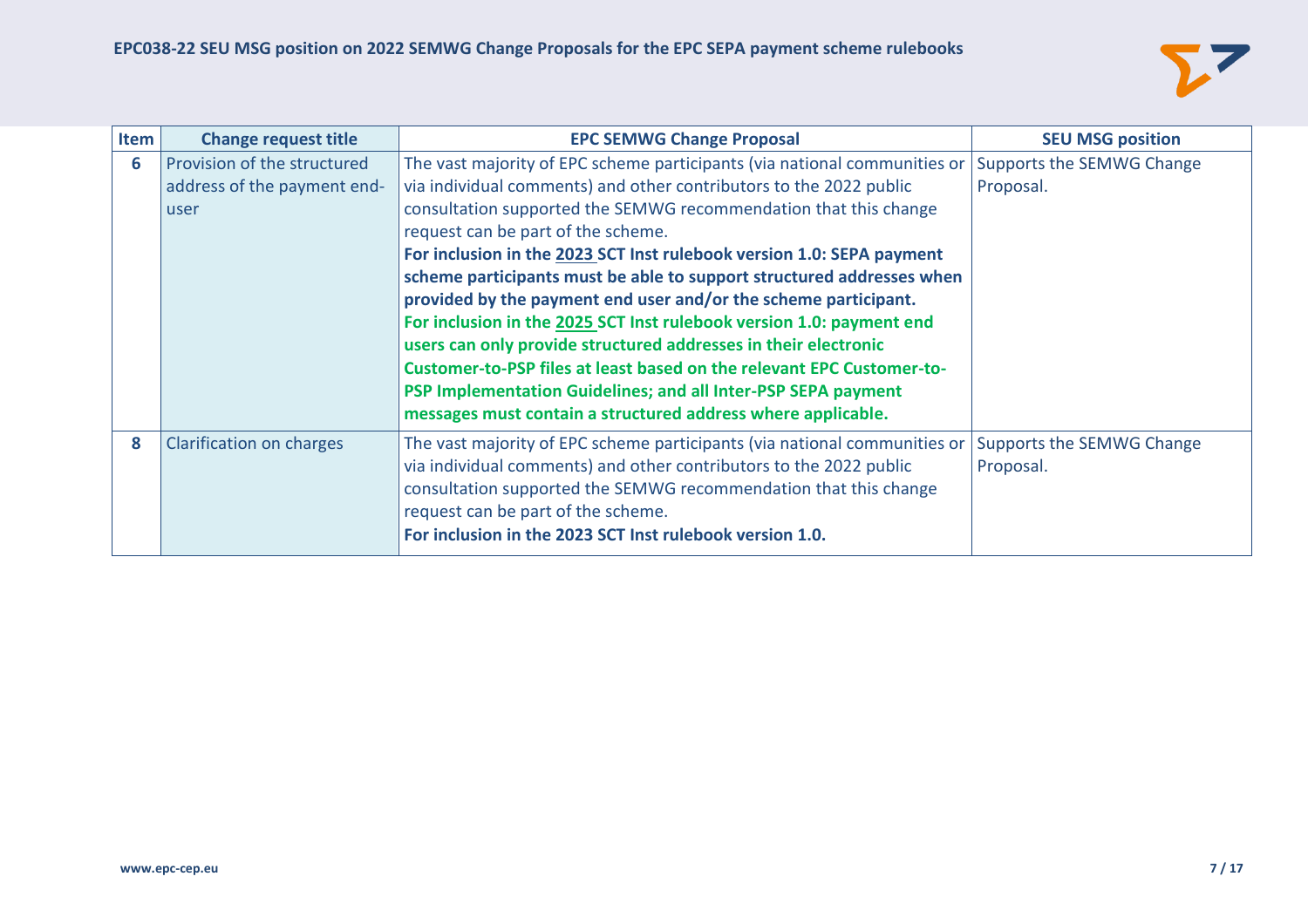

| Item | <b>Change request title</b>  | <b>EPC SEMWG Change Proposal</b>                                           | <b>SEU MSG position</b>            |
|------|------------------------------|----------------------------------------------------------------------------|------------------------------------|
| 11   | Inclusion of Alias and Proxy | The vast majority of EPC scheme participants (via national communities or  | Supports the SEMWG Change          |
|      | as optional attributes       | via individual comments) and other contributors to the 2022 public         | Proposal.                          |
|      |                              | consultation supported the SEMWG recommendation that this change           |                                    |
|      |                              | request can be part of the scheme.                                         |                                    |
|      |                              | For inclusion in the 2023 SCT Inst rulebook version 1.0.                   |                                    |
|      |                              | This should be an optional attribute and cannot substitute the IBAN as     |                                    |
|      |                              | unique identifier for the payment account.                                 |                                    |
|      |                              | It can be used under the condition that the Originator is given the        |                                    |
|      |                              | possibility to validate the IBAN linked to that Alias/Proxy, prior to the  |                                    |
|      |                              | formal authentication of the instruction unless the Originator and the     |                                    |
|      |                              | Originator PSP agreed upfront on another arrangement (e.g., through an     |                                    |
|      |                              | amendment of the general terms and conditions).                            |                                    |
|      |                              | Furthermore, the Originator PSP should have an agreement with the          |                                    |
|      |                              | Originator and the Beneficiary PSP with the Beneficiary in relation to the |                                    |
|      |                              | treatment and the use of the data provided under such Alias/Proxy i.e.     |                                    |
|      |                              | whether it is to be used for the purpose to initiate the transaction       |                                    |
|      |                              | and/or to forward it to the Beneficiary PSP and/or the Beneficiary         |                                    |
|      |                              | concerned.                                                                 |                                    |
| 12   | Inclusion of hyperlinks or   | The vast majority of EPC scheme participants (via national communities or  | No common position among the       |
|      | external sources             | via individual comments) and other contributors to the 2022 public         | SEU MSG members could be           |
|      |                              | consultation supported the SEMWG recommendation that this change           | found.                             |
|      |                              | request cannot be part of the scheme.                                      | Some members supported this        |
|      |                              | Not to be included in the 2023 SCT Inst rulebook version 1.0.              | change request whereas others      |
|      |                              |                                                                            | pointed out that a standard for    |
|      |                              |                                                                            | transmitting such hyperlinks would |
|      |                              |                                                                            | be needed first.                   |
|      |                              |                                                                            | The SEU MSG noted that the SEPA    |
|      |                              |                                                                            | Request-To-Pay scheme already      |
|      |                              |                                                                            | supports the transport of url's    |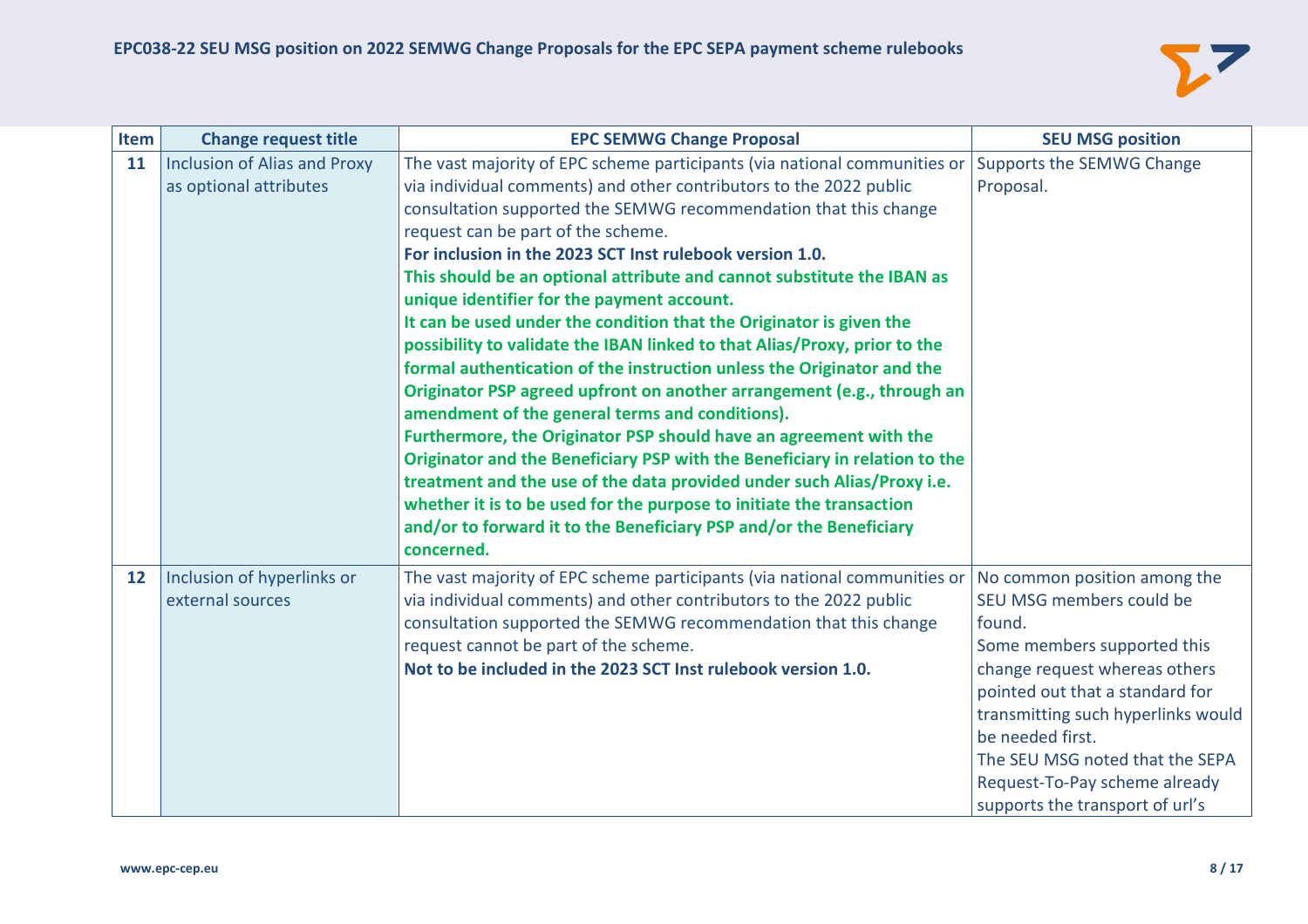

| Item | <b>Change request title</b>                                                       | <b>EPC SEMWG Change Proposal</b>                                                                                                                                                                                                                                                                                              | <b>SEU MSG position</b>                                                                                                                                                                                                                                       |
|------|-----------------------------------------------------------------------------------|-------------------------------------------------------------------------------------------------------------------------------------------------------------------------------------------------------------------------------------------------------------------------------------------------------------------------------|---------------------------------------------------------------------------------------------------------------------------------------------------------------------------------------------------------------------------------------------------------------|
|      |                                                                                   |                                                                                                                                                                                                                                                                                                                               | between the payee and the payer<br>outside the payment schemes.<br>The SEU MSG is aware that despite<br>the SEMWG itself does not support<br>this change request for this cycle,<br>the SEMWG will continue to assess<br>in further detail the feasibility of |
|      |                                                                                   |                                                                                                                                                                                                                                                                                                                               | transmitting hyperlinks or external<br>sources on legal, information<br>security, operational, standards<br>and technical grounds.                                                                                                                            |
| 14   | Pain.002 message to be<br>compliant with SWIFT CGI-<br><b>MP</b> standard         | The vast majority of EPC scheme participants (via national communities or<br>via individual comments) and other contributors to the 2022 public<br>consultation supported the SEMWG recommendation that this change<br>request cannot be part of the scheme.<br>Not to be included in the 2023 SCT Inst rulebook version 1.0. | Supports the SEMWG Change<br>Proposal.                                                                                                                                                                                                                        |
| 15   | Returned amount under<br>Recall or RFRO can be<br>different to the initial amount | The vast majority of EPC scheme participants (via national communities or<br>via individual comments) and other contributors to the 2022 public<br>consultation supported the SEMWG recommendation that this change<br>request cannot be part of the scheme.<br>Not to be included in the 2023 SCT Inst rulebook version 1.0. | Supports the SEMWG Change<br>Proposal.                                                                                                                                                                                                                        |
| 17   | Optional use of Unique End-<br>to-end Transaction Reference<br>(UETR)             | The vast majority of EPC scheme participants (via national communities or<br>via individual comments) and other contributors to the 2022 public<br>consultation supported the SEMWG recommendation that this change<br>request cannot be part of the scheme.<br>Not to be included in the 2023 SCT Inst rulebook version 1.0. | Does not support the SEMWG<br>Change Proposal. The SEU MSG is<br>in favour of introducing the UETR<br>as an optional attribute.                                                                                                                               |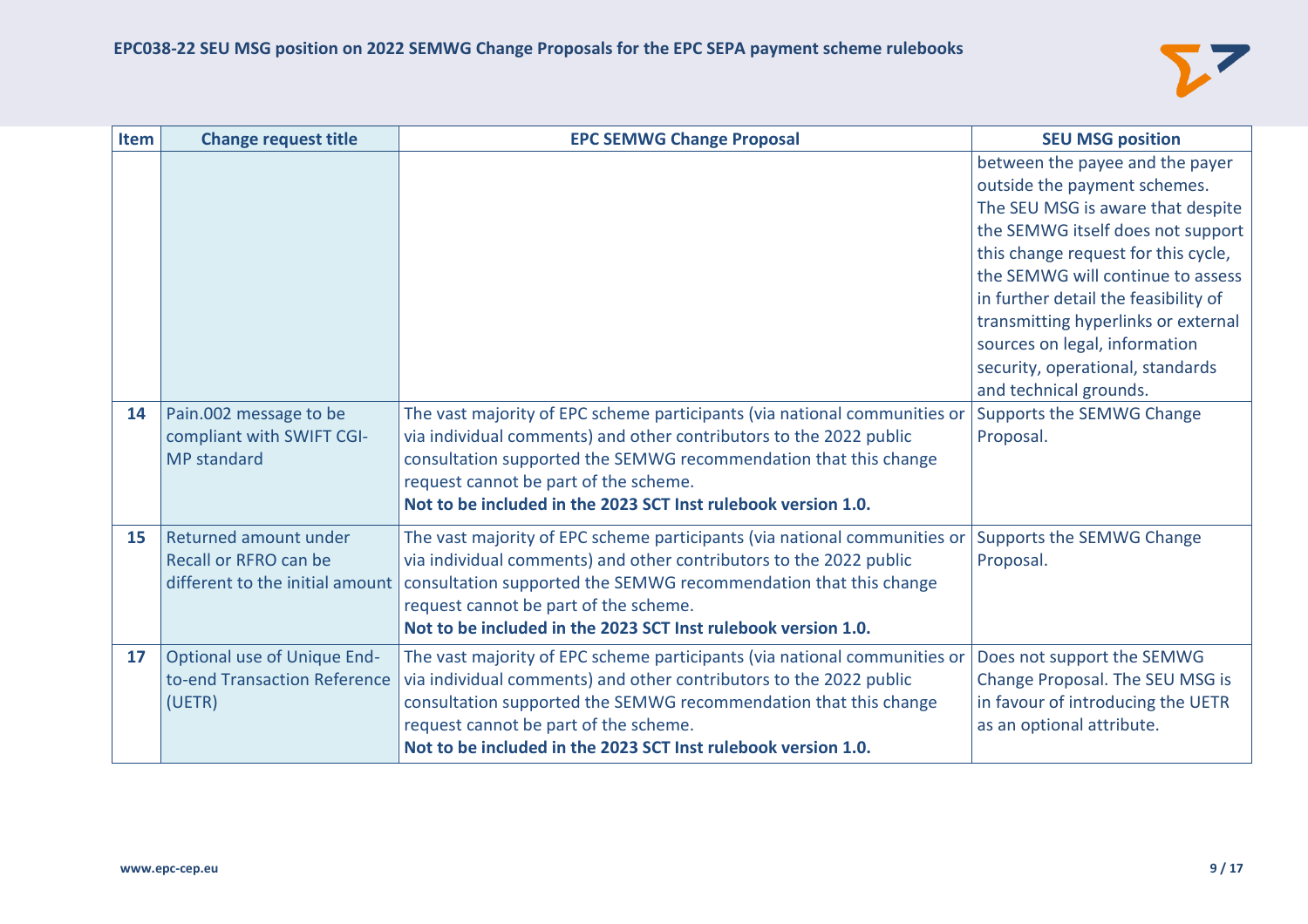

| Item | <b>Change request title</b> | <b>EPC SEMWG Change Proposal</b>                                          | <b>SEU MSG position</b>             |
|------|-----------------------------|---------------------------------------------------------------------------|-------------------------------------|
| 18   | Reroute an unsuccessful SCT | The vast majority of EPC scheme participants (via national communities or | No common position among the        |
|      | Inst transaction as an SCT  | via individual comments) and other contributors to the 2022 public        | SEU MSG members could be            |
|      | transaction                 | consultation supported the SEMWG recommendation that this change          | found.                              |
|      |                             | request cannot be part of the scheme.                                     | Some members pointed out that if    |
|      |                             | Not to be included in the 2023 SCT Inst rulebook version 1.0.             | each interested scheme participant  |
|      |                             |                                                                           | develops this as an Additional      |
|      |                             |                                                                           | Optional Service (AOS), this would  |
|      |                             |                                                                           | lead to different set-ups. With the |
|      |                             |                                                                           | aim of standardization in mind,     |
|      |                             |                                                                           | such service should be part of the  |
|      |                             |                                                                           | schemes. Such service would be      |
|      |                             |                                                                           | very appreciated by e.g.,           |
|      |                             |                                                                           | consumers.                          |
|      |                             |                                                                           | However, other SEU MSG              |
|      |                             |                                                                           | members pointed out that it         |
|      |                             |                                                                           | should be defined upfront in which  |
|      |                             |                                                                           | concrete SCT Inst execution failure |
|      |                             |                                                                           | cases, the conversion of an         |
|      |                             |                                                                           | intended SCT Inst transaction into  |
|      |                             |                                                                           | an SCT transaction should be done.  |
|      |                             |                                                                           | Furthermore, the payment end-       |
|      |                             |                                                                           | user should also agree with such    |
|      |                             |                                                                           | conversion. The payment end-user    |
|      |                             |                                                                           | may request that the instructed     |
|      |                             |                                                                           | order must be executed as an        |
|      |                             |                                                                           | instant payment for a very          |
|      |                             |                                                                           | particular reason.                  |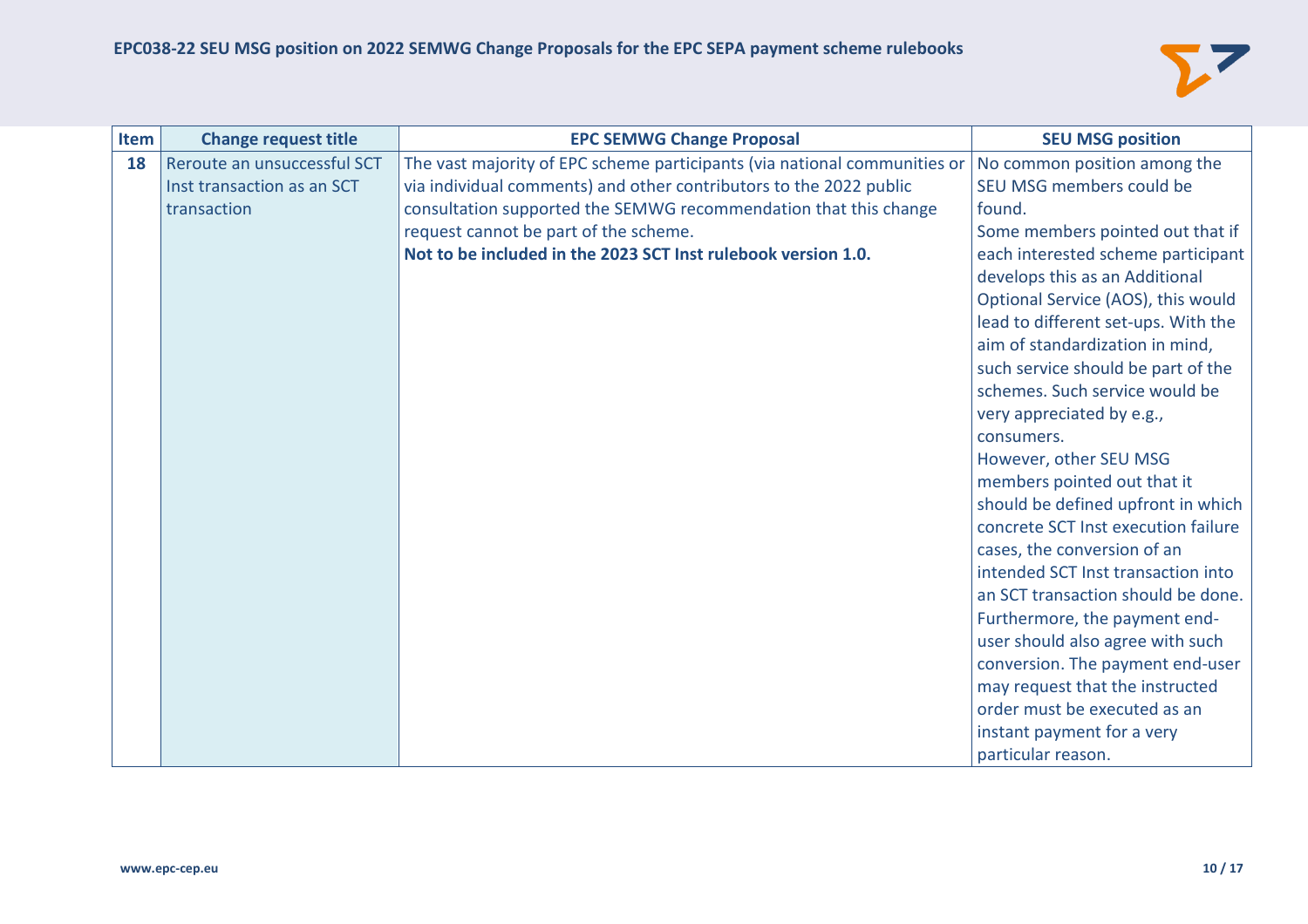

| Item | <b>Change request title</b>  | <b>EPC SEMWG Change Proposal</b>                                          | <b>SEU MSG position</b>   |
|------|------------------------------|---------------------------------------------------------------------------|---------------------------|
| 20   | Change in the definition of  | The vast majority of EPC scheme participants (via national communities or | Supports the SEMWG Change |
|      | structured remittance        | via individual comments) and other contributors to the 2022 public        | Proposal.                 |
|      | information in payment       | consultation supported the SEMWG recommendation that this change          |                           |
|      | messages                     | request cannot be part of the scheme.                                     |                           |
|      |                              | Not to be included in the 2023 SCT Inst rulebook version 1.0.             |                           |
|      |                              | The proposal is to incorporate the suggestion into the implementation     |                           |
|      |                              | guidelines entering into effect as of November 2023.                      |                           |
| 22   | Definition amendment of the  | The vast majority of EPC scheme participants (via national communities or | Supports the SEMWG Change |
|      | term 'Customer'              | via individual comments) and other contributors to the 2022 public        | Proposal.                 |
|      |                              | consultation supported the SEMWG recommendation that this change          |                           |
|      |                              | request cannot be part of the scheme.                                     |                           |
|      |                              | Not to be included in the 2023 SCT Inst rulebook version 1.0.             |                           |
| 23   | Mandate the use of the Legal | The vast majority of EPC scheme participants (via national communities or | Supports the SEMWG Change |
|      | Entity Identifier (LEI) for  | via individual comments) and other contributors to the 2022 public        | Proposal.                 |
|      | scheme participants          | consultation supported the SEMWG recommendation that this change          |                           |
|      |                              | request cannot be part of the scheme.                                     |                           |
|      |                              | Not to be included in the 2023 SCT Inst rulebook version 1.0.             |                           |
| 25   | Changes to the SEPA          | The vast majority of EPC scheme participants (via national communities or | Supports the SEMWG Change |
|      | <b>Payment Scheme</b>        | via individual comments) and other contributors to the 2022 public        | Proposal.                 |
|      | <b>Management Rules</b>      | consultation supported the SEMWG recommendation that this change          |                           |
|      |                              | request can be part of the scheme.                                        |                           |
|      |                              | For inclusion in the SCT Inst scheme as of April 2023.                    |                           |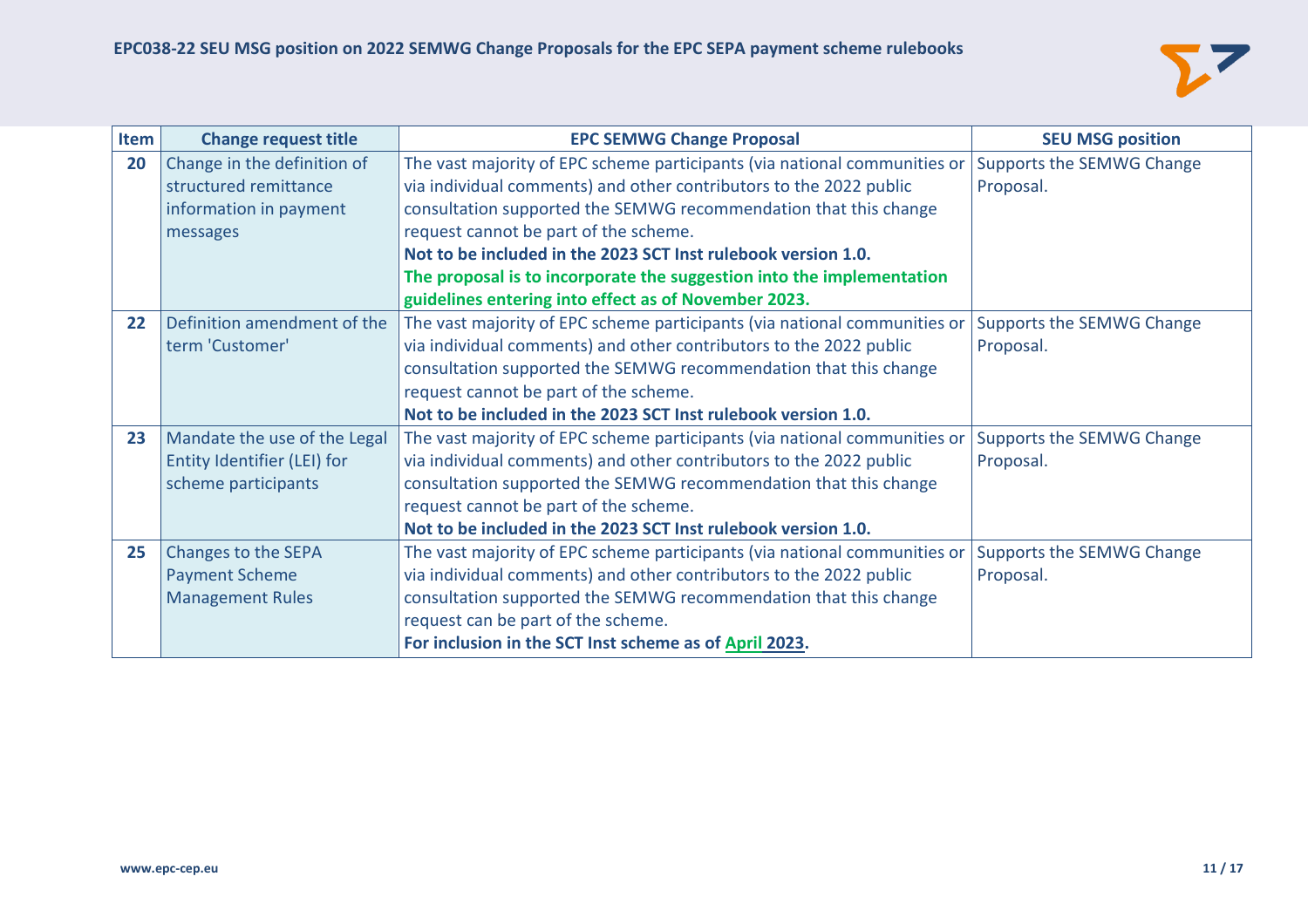

# **5. SEU MSG position on 2022 SEMWG Change Proposals - SDD Core Rulebook**

| Item | <b>Change request title</b>     | <b>EPC SEMWG Change Proposal</b>                                                                                                       | <b>SEU MSG position</b>                |
|------|---------------------------------|----------------------------------------------------------------------------------------------------------------------------------------|----------------------------------------|
| 3    | Change of the term              | The large majority of EPC scheme participants (via national communities                                                                | Supports the SEMWG Change              |
|      | 'Customer'                      | or via individual comments) and other contributors to the 2022 public                                                                  | Proposal.                              |
|      |                                 | consultation supported the SEMWG recommendation that this change                                                                       |                                        |
|      |                                 | request can be part of the scheme.<br>For inclusion in the 2023 SDD Core rulebook version 1.0.                                         |                                        |
|      |                                 |                                                                                                                                        |                                        |
| 5    | Mandatory behaviour for         | The large majority of EPC scheme participants (via national communities                                                                | Supports the SEMWG Change              |
|      | Debtor PSPs for incoming        | or via individual comments) and other contributors to the 2022 public                                                                  | Proposal.                              |
|      | <b>SDD</b> collections          | consultation supported the SEMWG recommendation that this change                                                                       |                                        |
|      |                                 | request cannot be part of the scheme.                                                                                                  |                                        |
|      | Provision of the structured     | Not to be included in the 2023 SDD Core rulebook version 1.0.                                                                          |                                        |
| 6    | address of the payment end-     | The vast majority of EPC scheme participants (via national communities or                                                              | Supports the SEMWG Change<br>Proposal. |
|      |                                 | via individual comments) and other contributors to the 2022 public<br>consultation supported the SEMWG recommendation that this change |                                        |
|      | user                            | request can be part of the scheme.                                                                                                     |                                        |
|      |                                 | For inclusion in the 2023 SDD Core rulebook version 1.0: SEPA payment                                                                  |                                        |
|      |                                 | scheme participants must be able to support structured addresses when                                                                  |                                        |
|      |                                 | provided by the payment end user and/or the scheme participant.                                                                        |                                        |
|      |                                 | For inclusion in the 2025 SDD Core rulebook version 1.0: payment end                                                                   |                                        |
|      |                                 | users can only provide structured addresses in their electronic                                                                        |                                        |
|      |                                 | Customer-to-PSP files at least based on the relevant EPC Customer-to-                                                                  |                                        |
|      |                                 | PSP Implementation Guidelines; and all Inter-PSP SEPA payment                                                                          |                                        |
|      |                                 | messages must contain a structured address where applicable.                                                                           |                                        |
| 8    | <b>Clarification on charges</b> | The large majority of EPC scheme participants (via national communities                                                                | Supports the SEMWG Change              |
|      |                                 | or via individual comments) and other contributors to the 2022 public                                                                  | Proposal.                              |
|      |                                 | consultation supported the SEMWG recommendation that this change                                                                       |                                        |
|      |                                 | request can be part of the scheme.                                                                                                     |                                        |
|      |                                 | For inclusion in the 2023 SDD Core rulebook version 1.0.                                                                               |                                        |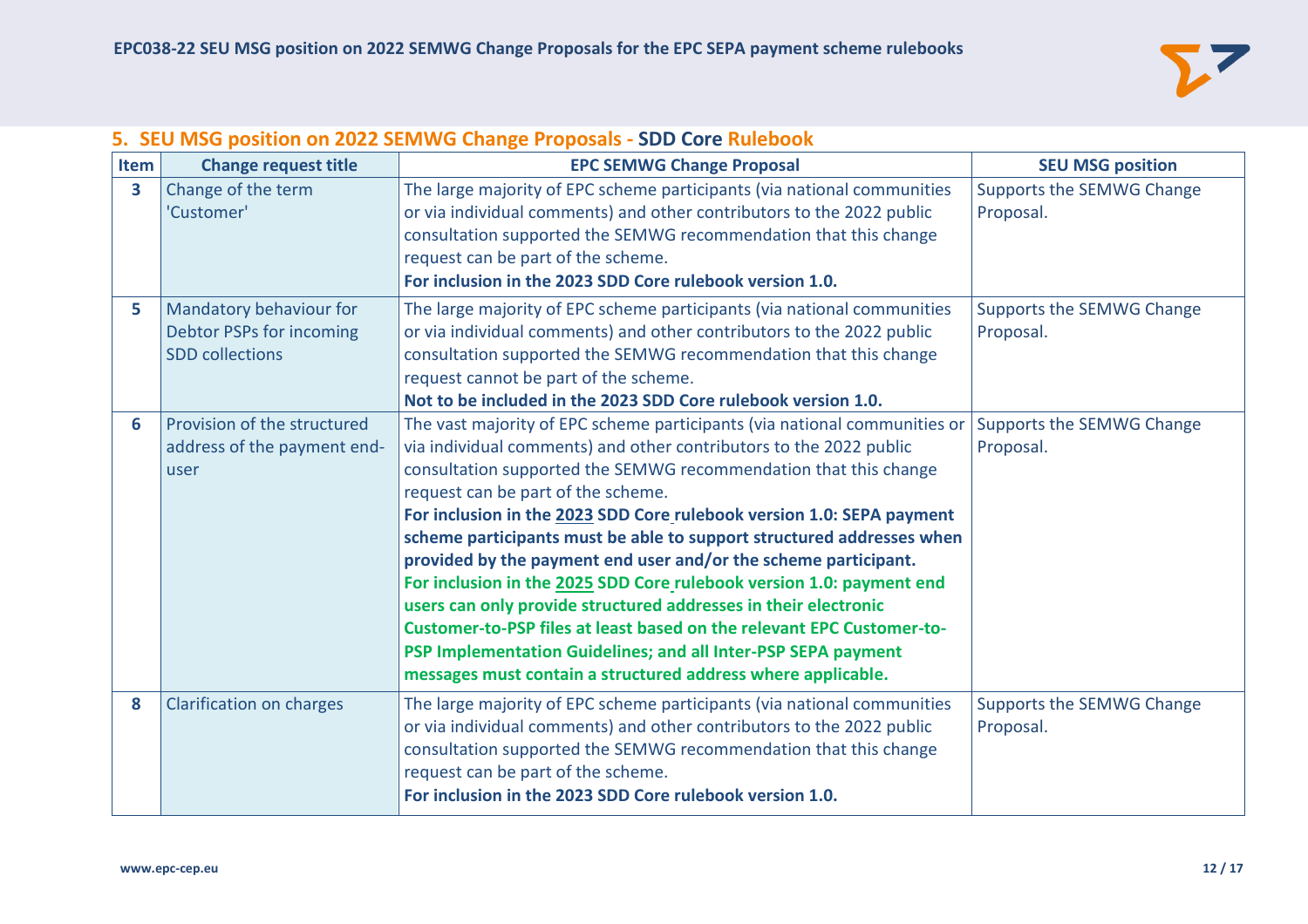

| Item | <b>Change request title</b>                                                      | <b>EPC SEMWG Change Proposal</b>                                                                                                                                                                                                                                                                                               | <b>SEU MSG position</b>                                                                                                                                                                     |
|------|----------------------------------------------------------------------------------|--------------------------------------------------------------------------------------------------------------------------------------------------------------------------------------------------------------------------------------------------------------------------------------------------------------------------------|---------------------------------------------------------------------------------------------------------------------------------------------------------------------------------------------|
| 9    | Reduce Return period from 5<br>to 3 Interbank Business Days                      | The large majority of EPC scheme participants (via national communities<br>or via individual comments) and other contributors to the 2022 public<br>consultation supported the SEMWG recommendation that this change<br>request cannot be part of the scheme.<br>Not to be included in the 2023 SDD Core rulebook version 1.0. | Supports the SEMWG Change<br>Proposal.                                                                                                                                                      |
| 10   | Extension of the period for<br>submitting a Reversal                             | The large majority of EPC scheme participants (via national communities<br>or via individual comments) and other contributors to the 2022 public<br>consultation supported the SEMWG recommendation that this change<br>request cannot be part of the scheme.<br>Not to be included in the 2023 SDD Core rulebook version 1.0. | Supports the SEMWG Change<br>Proposal.                                                                                                                                                      |
| 13   | <b>Reduction of SDD processing</b><br>cycle from up to D-1 to Due<br><b>Date</b> | The large majority of EPC scheme participants (via national communities<br>or via individual comments) and other contributors to the 2022 public<br>consultation supported the SEMWG recommendation that this change<br>request cannot be part of the scheme.<br>Not to be included in the 2023 SDD Core rulebook version 1.0. | Does not support the SEMWG<br>Change Proposal. The SEU MSG is<br>in favour of the change request.<br>This change would result in a<br>faster availability of the funds for<br>the Creditor. |
| 14   | Pain.002 message to be<br>compliant with SWIFT CGI-<br><b>MP</b> standard        | The large majority of EPC scheme participants (via national communities<br>or via individual comments) and other contributors to the 2022 public<br>consultation supported the SEMWG recommendation that this change<br>request cannot be part of the scheme.<br>Not to be included in the 2023 SDD Core rulebook version 1.0. | Supports the SEMWG Change<br>Proposal.                                                                                                                                                      |
| 21   | <b>Reduction of Refund period</b><br>from 8 weeks to 31 days                     | The large majority of EPC scheme participants (via national communities<br>or via individual comments) and other contributors to the 2022 public<br>consultation supported the SEMWG recommendation that this change<br>request cannot be part of the scheme.<br>Not to be included in the 2023 SDD Core rulebook version 1.0. | Supports the SEMWG Change<br>Proposal.                                                                                                                                                      |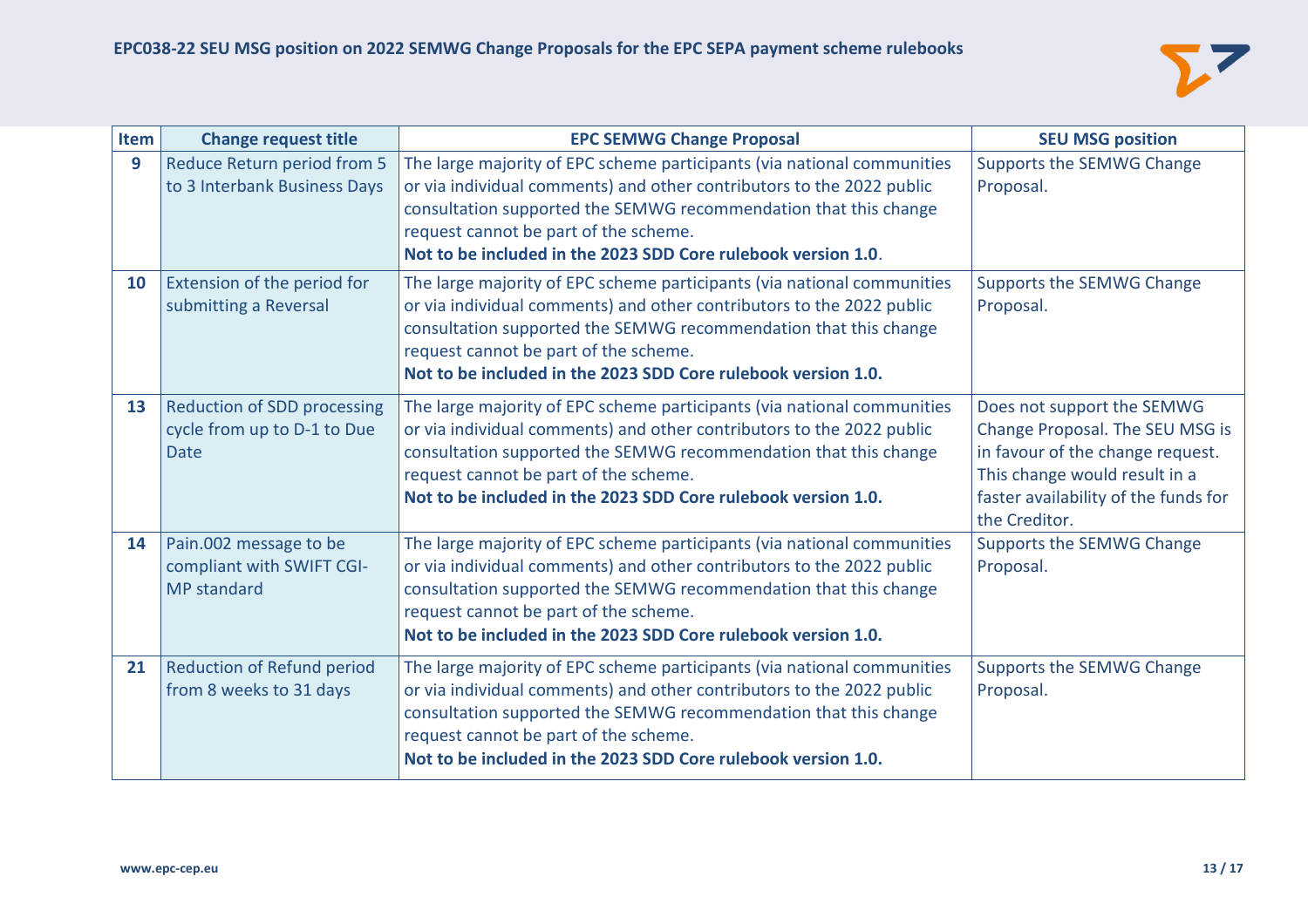

| Item | <b>Change request title</b> | <b>EPC SEMWG Change Proposal</b>                                          | <b>SEU MSG position</b>           |
|------|-----------------------------|---------------------------------------------------------------------------|-----------------------------------|
| 24   | More specific codes instead | The large majority of EPC scheme participants (via national communities   | Does not support the SEMWG        |
|      | of reason code SL01         | or via individual comments) and other contributors to the 2022 public     | Change Proposal. The SEU MSG is   |
|      |                             | consultation supported the SEMWG recommendation that this change          | in favour of the change request.  |
|      |                             | request cannot be part of the scheme.                                     | The SEU MSG emphasises the        |
|      |                             | Not to be included in the 2023 SDD Core rulebook version 1.0.             | need for symmetry and             |
|      |                             |                                                                           | transparency of information       |
|      |                             |                                                                           | between the Debtor PSP and its    |
|      |                             |                                                                           | Debtor on the one side and the    |
|      |                             |                                                                           | Creditor on the other side (based |
|      |                             |                                                                           | on a signed contract and SDD      |
|      |                             |                                                                           | mandate between the Creditor      |
|      |                             |                                                                           | and the Debtor).                  |
| 25   | Changes to the SEPA         | The vast majority of EPC scheme participants (via national communities or | Supports the SEMWG Change         |
|      | <b>Payment Scheme</b>       | via individual comments) and other contributors to the 2022 public        | Proposal.                         |
|      | <b>Management Rules</b>     | consultation supported the SEMWG recommendation that this change          |                                   |
|      |                             | request can be part of the scheme.                                        |                                   |
|      |                             | For inclusion in the SDD Core scheme as of April 2023.                    |                                   |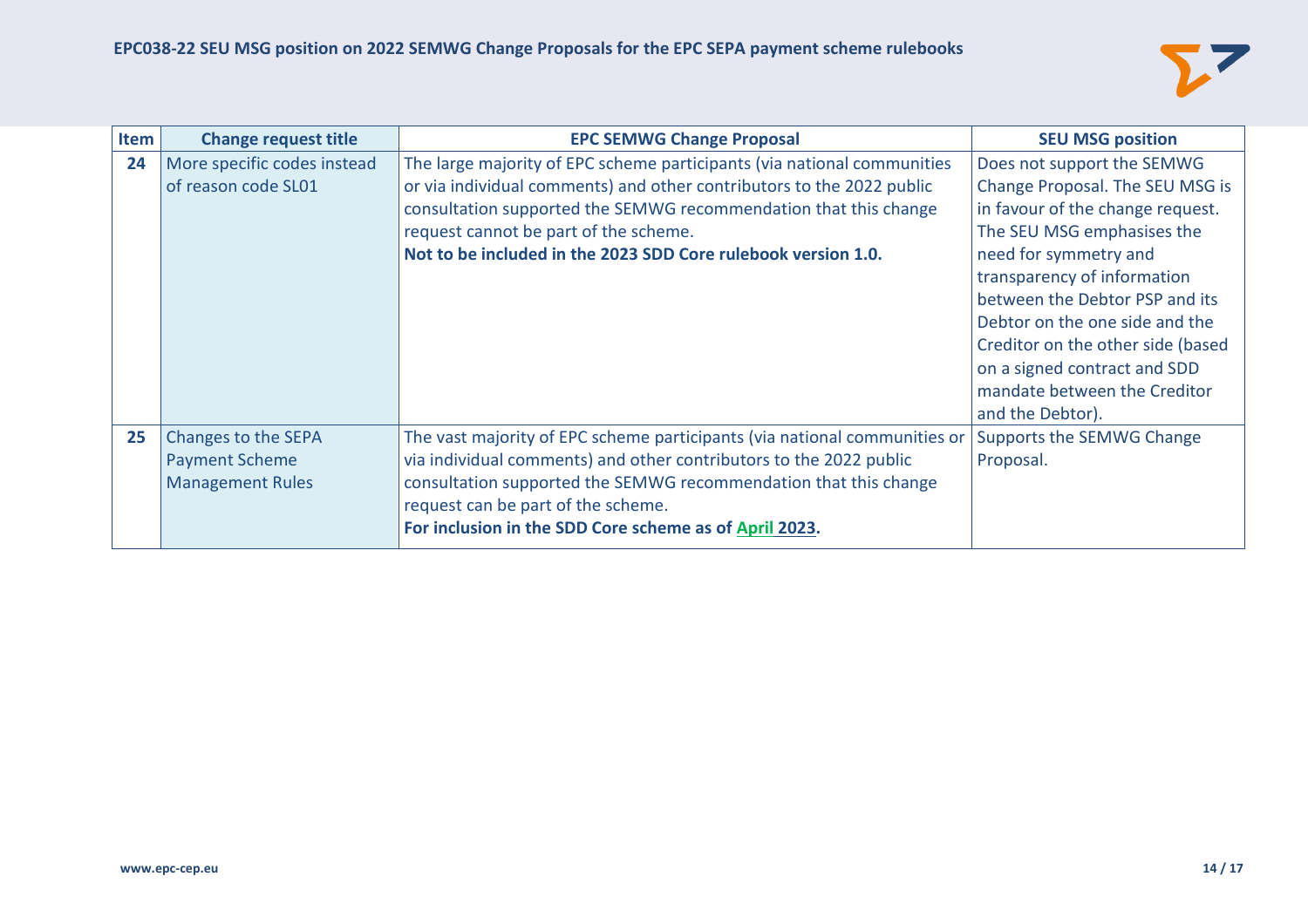

| Item | <b>Change request title</b>                                        | <b>EPC SEMWG Change Proposal</b>                                                                                                                                                                                                                                                                                                                                                                                                                                                                                                                                                                                                                                                                                                                                                                                                  | <b>SEU MSG position</b>                |
|------|--------------------------------------------------------------------|-----------------------------------------------------------------------------------------------------------------------------------------------------------------------------------------------------------------------------------------------------------------------------------------------------------------------------------------------------------------------------------------------------------------------------------------------------------------------------------------------------------------------------------------------------------------------------------------------------------------------------------------------------------------------------------------------------------------------------------------------------------------------------------------------------------------------------------|----------------------------------------|
| 3    | Change of the term<br>'Customer'                                   | The vast majority of EPC scheme participants (via national communities or Supports the SEMWG Change<br>via individual comments) and other contributors to the 2022 public<br>consultation supported the SEMWG recommendation that this change<br>request can be part of the scheme.<br>For inclusion in the 2023 SDD B2B rulebook version 1.0.                                                                                                                                                                                                                                                                                                                                                                                                                                                                                    | Proposal.                              |
| 6    | Provision of the structured<br>address of the payment end-<br>user | The vast majority of EPC scheme participants (via national communities or<br>via individual comments) and other contributors to the 2022 public<br>consultation supported the SEMWG recommendation that this change<br>request can be part of the scheme.<br>For inclusion in the 2023 SDD B2B rulebook version 1.0: SEPA payment<br>scheme participants must be able to support structured addresses when<br>provided by the payment end user and/or the scheme participant.<br>For inclusion in the 2025 SDD B2B rulebook version 1.0: payment end<br>users can only provide structured addresses in their electronic<br>Customer-to-PSP files at least based on the relevant EPC Customer-to-<br>PSP Implementation Guidelines; and all Inter-PSP SEPA payment<br>messages must contain a structured address where applicable. | Supports the SEMWG Change<br>Proposal. |
| 8    | <b>Clarification on charges</b>                                    | The vast majority of EPC scheme participants (via national communities or<br>via individual comments) and other contributors to the 2022 public<br>consultation supported the SEMWG recommendation that this change<br>request can be part of the scheme.<br>For inclusion in the 2023 SDD B2B rulebook version 1.0.                                                                                                                                                                                                                                                                                                                                                                                                                                                                                                              | Supports the SEMWG Change<br>Proposal. |
| 10   | Extension of the period for<br>submitting a Reversal               | The vast majority of EPC scheme participants (via national communities or<br>via individual comments) and other contributors to the 2022 public<br>consultation supported the SEMWG recommendation that this change<br>request cannot be part of the scheme.<br>Not to be included in the 2023 SDD B2B rulebook version 1.0.                                                                                                                                                                                                                                                                                                                                                                                                                                                                                                      | Supports the SEMWG Change<br>Proposal. |

### **6. SEU MSG position on 2022 SEMWG Change Proposals - SDD B2B Rulebook**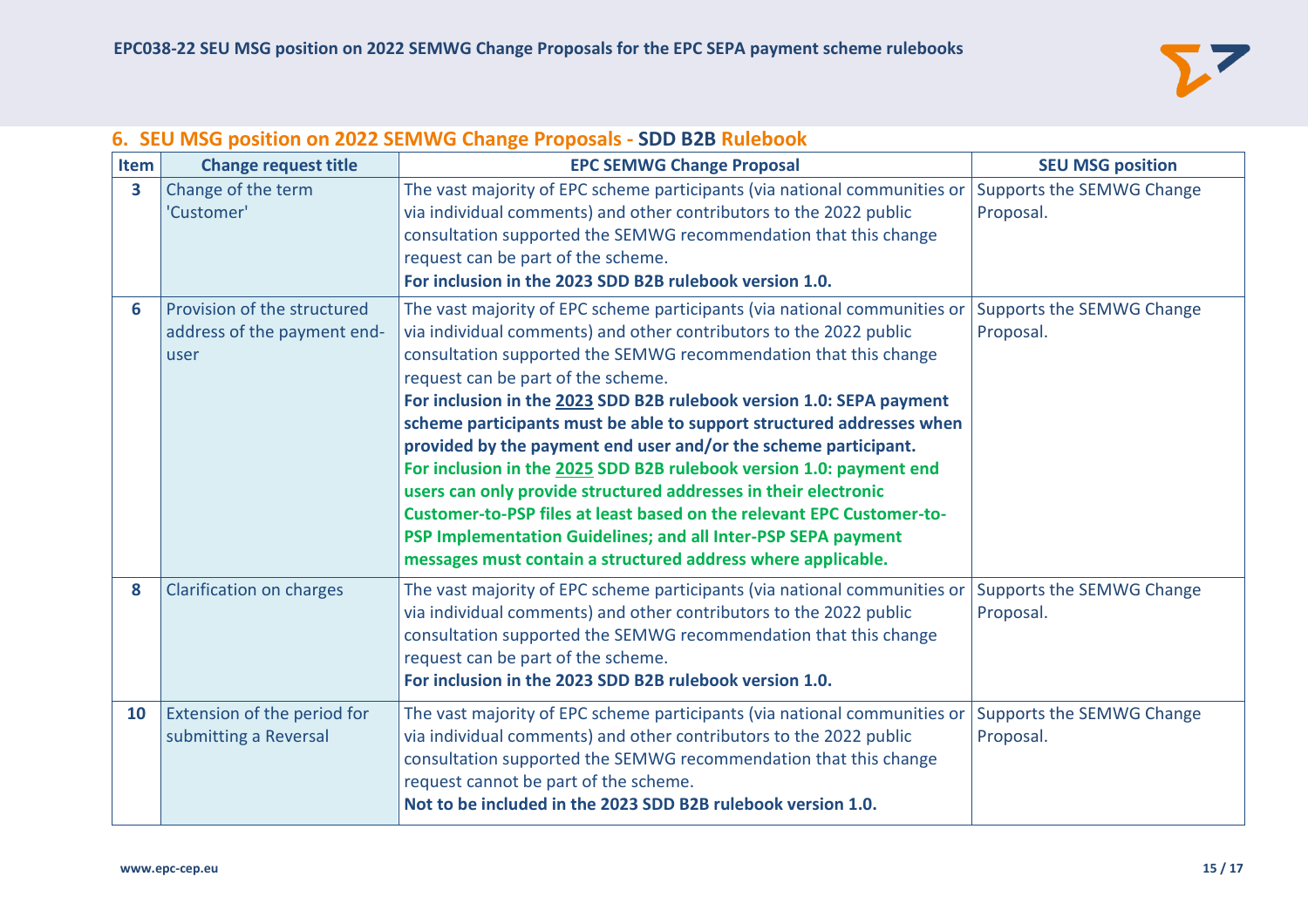

| Item | <b>Change request title</b>        | <b>EPC SEMWG Change Proposal</b>                                          | <b>SEU MSG position</b>              |
|------|------------------------------------|---------------------------------------------------------------------------|--------------------------------------|
| 13   | <b>Reduction of SDD processing</b> | The vast majority of EPC scheme participants (via national communities or | Does not support the SEMWG           |
|      | cycle from up to D-1 to Due        | via individual comments) and other contributors to the 2022 public        | Change Proposal. The SEU MSG is      |
|      | <b>Date</b>                        | consultation supported the SEMWG recommendation that this change          | in favour of the change request.     |
|      |                                    | request cannot be part of the scheme.                                     | This change would result in a        |
|      |                                    | Not to be included in the 2023 SDD B2B rulebook version 1.0.              | faster availability of the funds for |
|      |                                    |                                                                           | the Creditor.                        |
| 14   | Pain.002 message to be             | The vast majority of EPC scheme participants (via national communities or | Supports the SEMWG Change            |
|      | compliant with SWIFT CGI-          | via individual comments) and other contributors to the 2022 public        | Proposal.                            |
|      | <b>MP</b> standard                 | consultation supported the SEMWG recommendation that this change          |                                      |
|      |                                    | request cannot be part of the scheme.                                     |                                      |
|      |                                    | Not to be included in the 2023 SDD B2B rulebook version 1.0.              |                                      |
| 23   | Mandate the use of the Legal       | The vast majority of EPC scheme participants (via national communities or | Supports the SEMWG Change            |
|      | Entity Identifier (LEI) for        | via individual comments) and other contributors to the 2022 public        | Proposal.                            |
|      | scheme participants                | consultation supported the SEMWG recommendation that this change          |                                      |
|      |                                    | request cannot be part of the scheme.                                     |                                      |
|      |                                    | Not to be included in the 2023 SDD B2B rulebook version 1.0.              |                                      |
| 24   | More specific codes instead        | The vast majority of EPC scheme participants (via national communities or | Does not support the SEMWG           |
|      | of reason code SL01                | via individual comments) and other contributors to the 2022 public        | Change Proposal. The SEU MSG is      |
|      |                                    | consultation supported the SEMWG recommendation that this change          | in favour of the change request.     |
|      |                                    | request cannot be part of the scheme.                                     | The SEU MSG emphasises the           |
|      |                                    | Not to be included in the 2023 SDD B2B rulebook version 1.0.              | need for symmetry and                |
|      |                                    |                                                                           | transparency of information          |
|      |                                    |                                                                           | between the Debtor PSP and its       |
|      |                                    |                                                                           | Debtor on the one side and the       |
|      |                                    |                                                                           | Creditor on the other side (based    |
|      |                                    |                                                                           | on a signed contract and SDD         |
|      |                                    |                                                                           | mandate between the Creditor         |
|      |                                    |                                                                           | and the Debtor).                     |